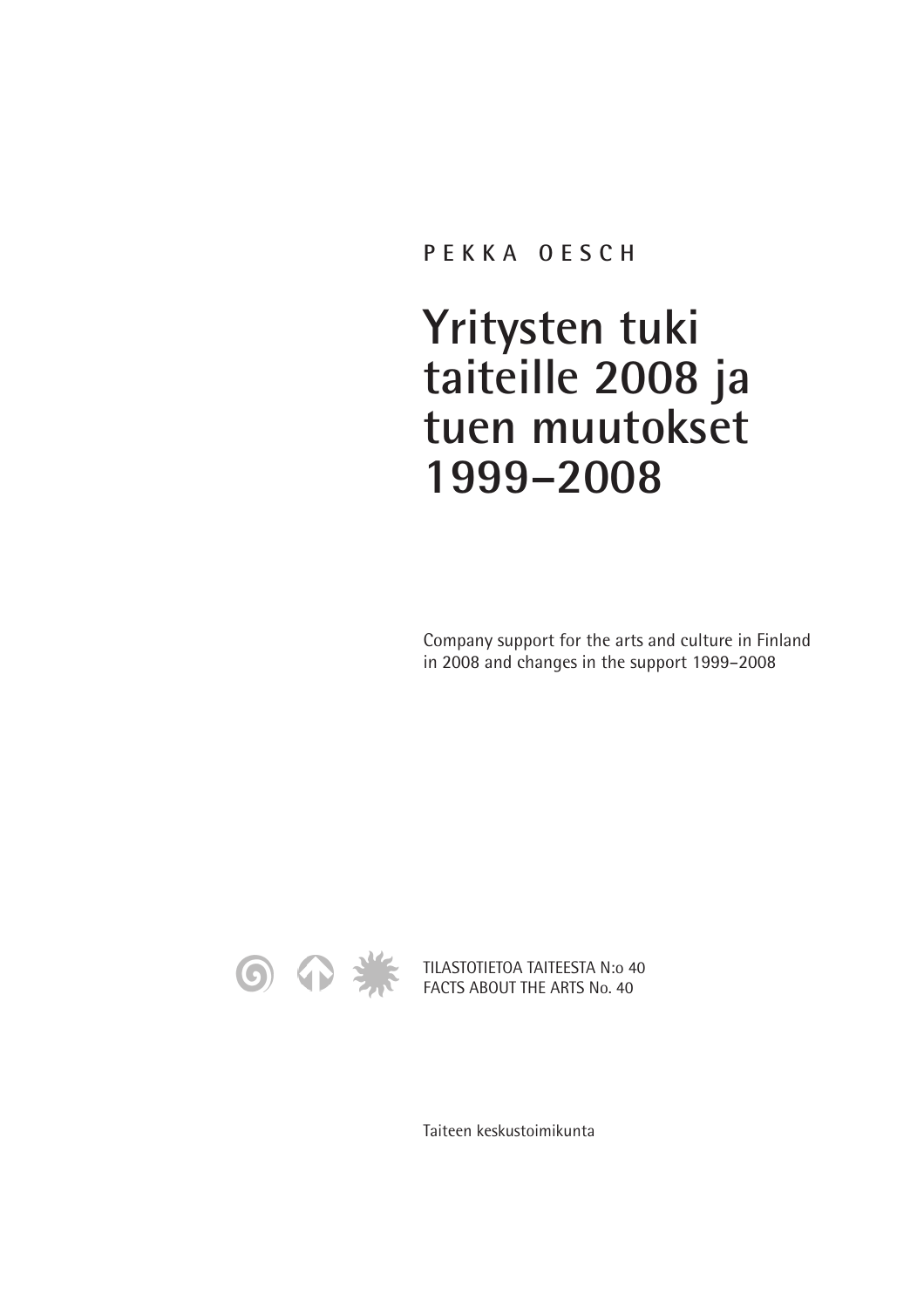© Pekka Oesch ja taiteen keskustoimikunta 2010

Kansi: Kari Piippo Taitto: Jussi Hirvi

ISBN 978-952-5253-78-8 ISSN 0788-0278

Lönnberg Print Helsinki 2010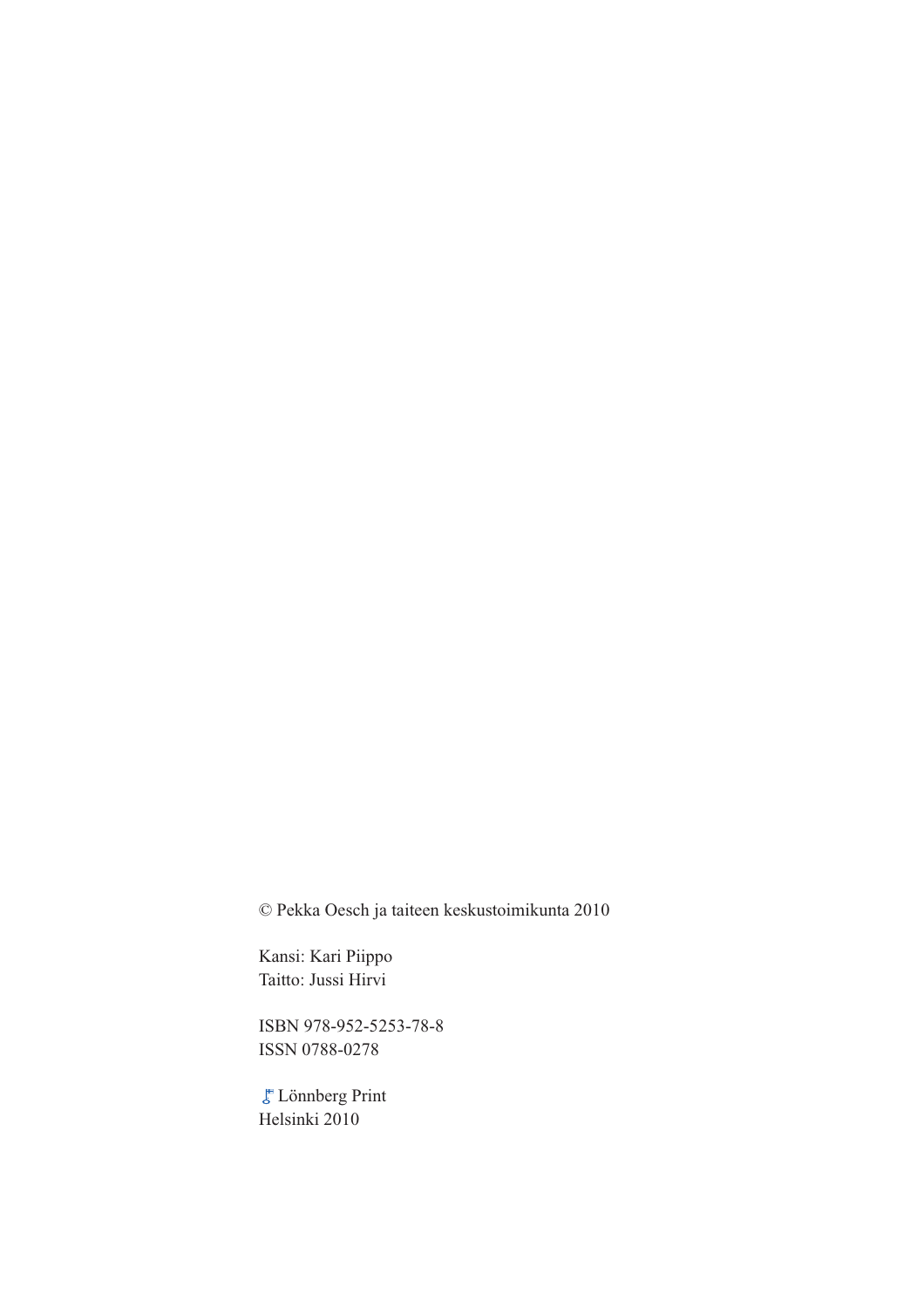Facts about the Arts Arts Council of Finland Publication no 40 Helsinki 2010

Pekka Oesch

## *Company support for the arts and culture in Finland in 2008 and changes in the support 1999–2008*

*English Summary*

The Research Unit of the Arts Council of Finland has regularly collected information on the financial support for the arts and culture by Finnish industries since 1987. Before this date, little was known about the amount of the support and the extent of the support activities, even though companies, along with foundations, were important supporters of art and culture. After this date, the development in company support for the arts and culture has been monitored at regular intervals by examining how much different sectors support the arts and culture, and how the support is allocated.

The topic of this survey was company support for the arts and culture in 2008, and changes in the support after 1999. The survey included all large Finnish companies with a minimum of 250 employees, and one in ten Finnish companies with 20–249 employees. An exception to this was the financial intermediation sector of which companies with a minimum of 10 employees were included in the sample. The sample was taken from the Business Register maintained by Statistics Finland, and the material was collected from the companies via a mailed questionnaire. Each group of companies surveyed has been affected to some extent by the changes that have happened in the business world in the 1990s, as well as by several revisions in sector classification.

The companies were classified according to the latest official sector classification (NACE Rev.2) as follows: 1) manufacturing, 2) wholesale and retail trade, 3) financial intermediation, 4) insurance and pension funding, 5) transport and storage, 6) construction, 7), hotels and restaurants, 8) information and communication, 9) professional, scientific and technical activities, 9) administrative and support service activities, 10) others.

The arts and culture were divided as before into the following 11 fields: 1) cinema, 2) literature, 3) visual arts, 4) theatre, 5) music, 6) design, 7)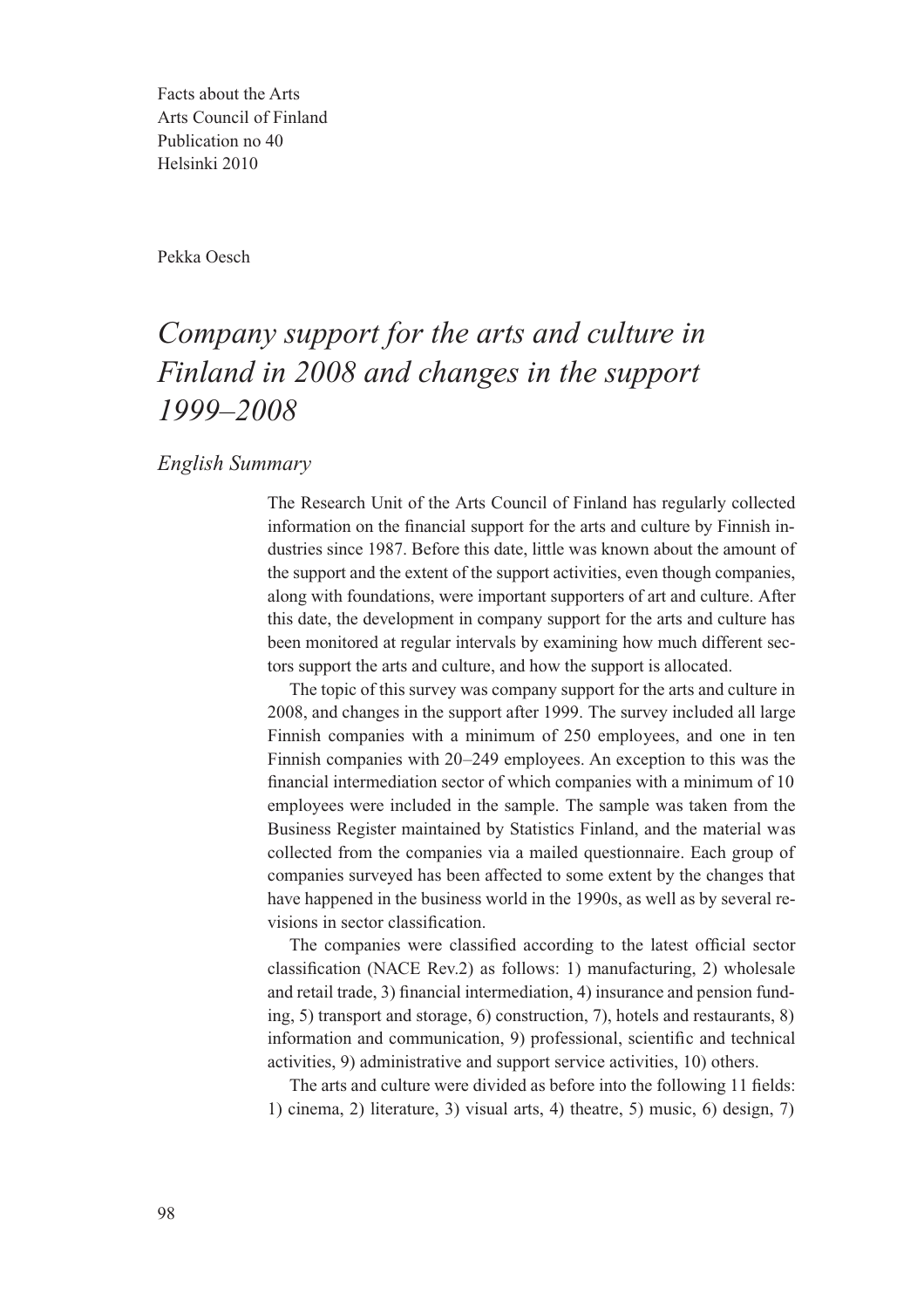dance, 8) photographic art, 9) other arts, 10) museums and 11) cultural heritage.

Company support for the arts and culture was divided into five categories: 1) purchases of works of art, 2) sponsorship, 3) co-operative marketing, 4) donations to foundations and funds supporting the arts and culture and 5) other support (including support for the artistic activities of company personnel). Also surveyed was company support for the arts and culture in different major regions of Finland. The country was divided into five major regions using NUTS level 2 classification from the year 2008. In addition, the sixth region was formed of the four cities in the Capital region.

The survey questionnaire was mailed to 1,376 companies, of which 594 were large enterprises. Classified according to personnel, the largest company group was formed by small and medium-sized companies with 10–49 employees. The largest individual sectors were manufacturing and the wholesale and retail trade. Sixty-six per cent of the companies were located in the major region of Southern Finland, and approximately one-fifth were located in the major region of Western Finland. Sixty-five per cent of the companies based in Southern Finland were located in the Capital region.

Only 27% of the recipients of the questionnaire responded, and approximately one-fifth of all the companies had supported the arts and culture. All in all, the companies used over 17.4 million Euros to support the arts and culture in 2008. Of the total amount of support, two-fifths were from manufacturing companies and the rest from the class "other type of companies". Due to the low response rate, some sectors were combined for the purposes of this survey (Figure 1).

*Figure 1. Share of support by type of company in 2008* 



The majority of companies supporting the arts and culture had funded visual arts, theatre and music. More than one-third of all companies had funded theatre. Cinema and museums had been funded by one-fifth of all companies. The individual art forms that were of least interest to the companies in 2008 were design and photographic arts. The most funded art form was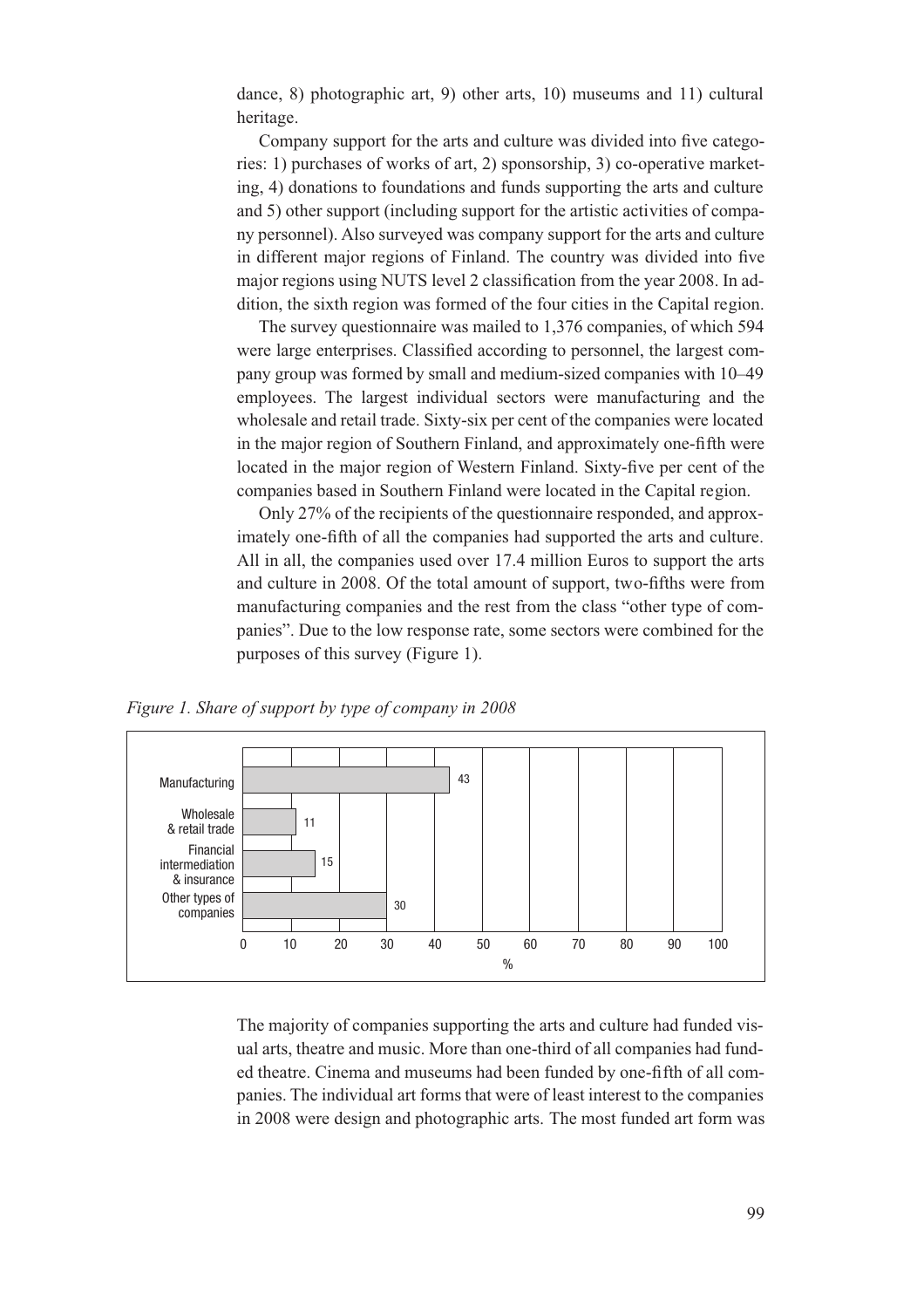music, which obtained approximately one-fourth of the total amount of support. After music, the highest shares of funding went to cinema and visual arts. In addition, over one-tenth of the support was allocated to theatre. Approximately one-fifth of the total amount was allocated to museums and cultural heritage (Figure 2).



*Figure 2. Percentage of company support received by different art forms in 2008* 

The most common types of support for the arts and culture in 2008 were co-operative marketing and other support. Over half of the companies had supported art and culture through these support types. However, the share of co-operative marketing was one-fifth of the total amount of support, but other support accounted for only approximately 15%. Most support, over one-third of the total amount, came from sponsorship, which had been used by nearly half of the companies. The share of donations given to foundations, funds, associations and art institutions was of similar scope as the share of other support for the arts and culture. The least used form of support was the purchase of works of art (Figure 3).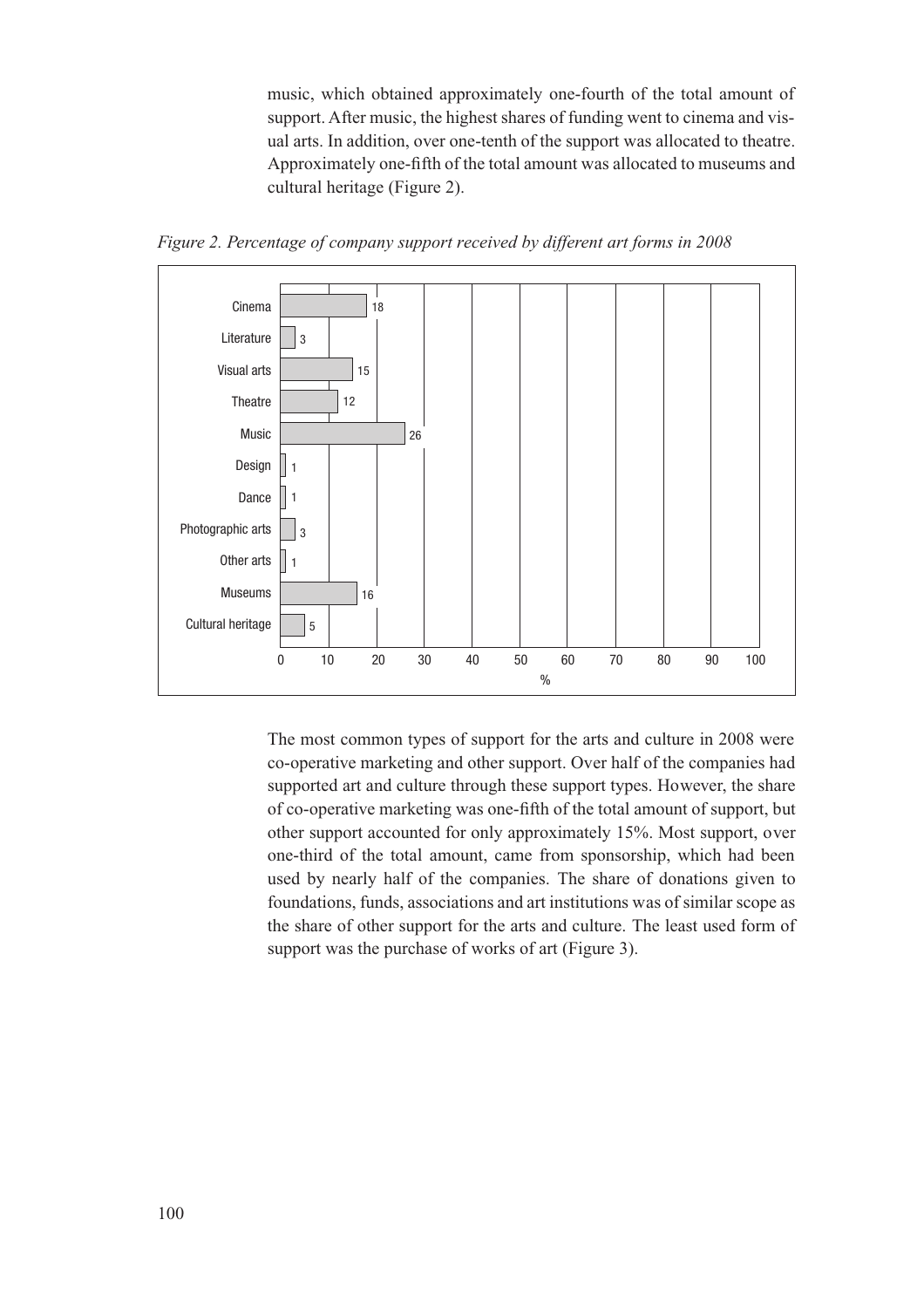

*Figure 3. Company support for the arts and culture in 2008 by type of support* 

In the major regions of Southern Finland and Western Finland, as well as in the Capital region, approximately one in five companies had supported the arts and culture in 2008. Companies in the major region of Eastern Finland, as well as one-tenth of the companies in other areas, supported the arts and culture. A significant part of the total amount of support for the arts and culture came from companies located in the major region of Southern Finland, especially in the Capital region. One-fifth of the total amount of support came from companies outside the major region of Southern Finland and the Capital region (Figure 4).

*Figure 4. Company support for the arts and culture in 2008 by major regions* 



Approximately one-fifth of the companies supported the arts and culture in 2008, but they also had other areas of support. Every other of the companies had supported sports, and over one-third youth work and civic activities. Similarly, one-third of the companies had used art and culture to enhance the work welfare of their personnel. The most popular activities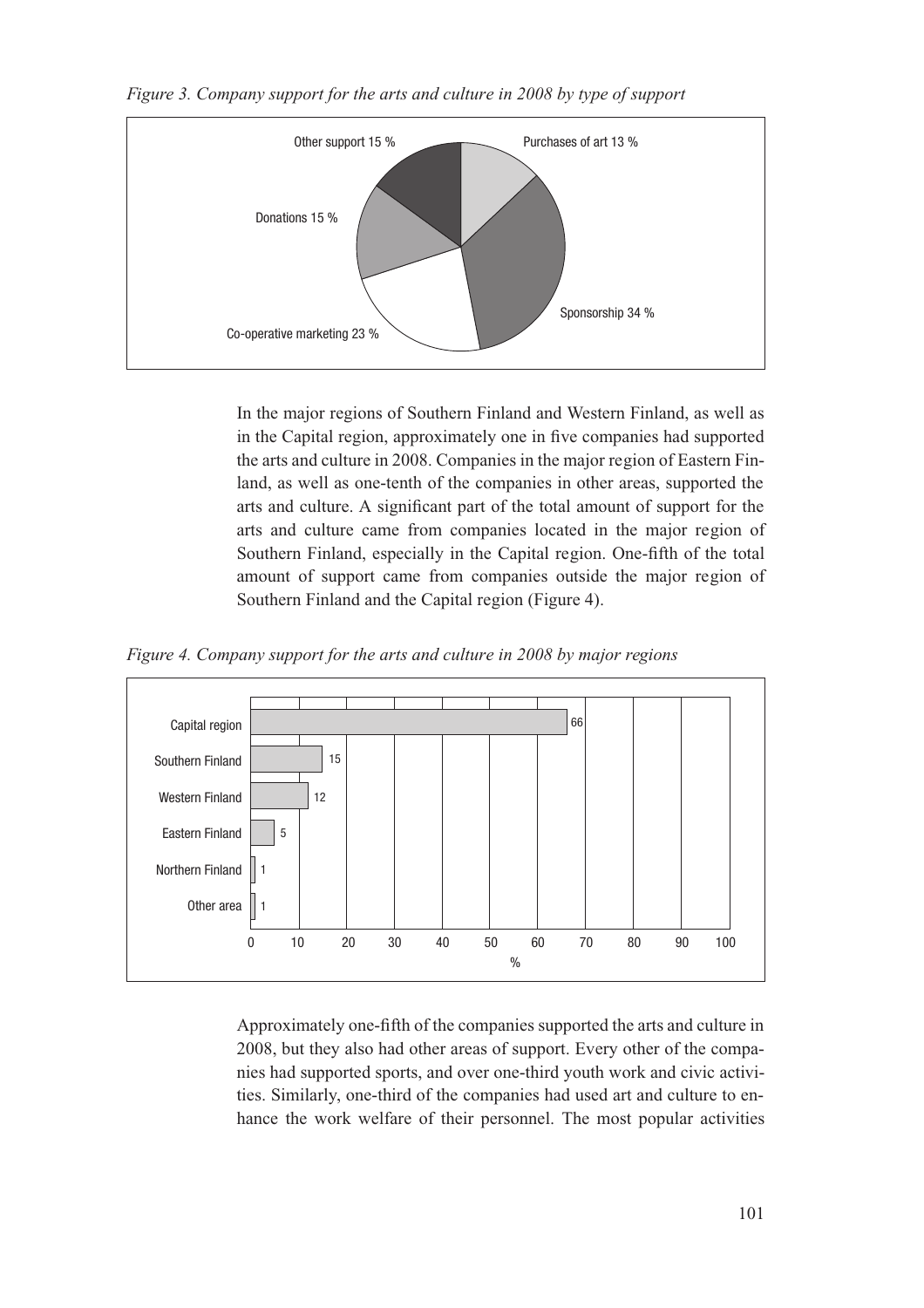were theatre performances, concerts and music festivals. The personnel had also visited art exhibitions and museums. In addition, approximately one-fourth of the companies also supported some other areas. These varied from the police and fire department to protection of the Baltic Sea or animals. Most common was support for social organisations or groups, such as war veterans, the Finnish Red Cross, UNICEF as well as cancer research and healthcare.

Seventy-eight per cent of the companies funding the arts and culture had also supported sports, while only one-third of those companies supporting sports had allocated funds also for the arts and culture. Among companies that had not supported the arts and culture, there were also fewer of those funding sports, youth work, civic activities or other social or environmental activities.

One-third of the companies had also supported the arts and culture before 2008. Most companies had supported the arts in the previous year, and some one in five had supported the arts and culture for the first time in 2008. In the future only one-fifth planned to fund the arts. Most of the companies which were not supporting the arts and culture or purchasing art in 2008 had not done it in previous years either.

Most of the companies did not support the arts regularly through any of the mentioned forms of support. All in all, one in three companies had directed funds to the arts and culture regularly every year through sponsorships or co-operative marketing. About one-tenth of the companies funded the arts regularly every year through other forms of support. Those purchasing art annually were the smallest group, but one in five companies reported that they purchase art now and then, but not annually.

Half of all the companies and two-fifths of the companies who had supported the arts and culture in 2008, considered the funding of the arts as useful for the company. However, as much as half of those supporting the arts could not assess the usefulness of it.

## *Trends in support activity 1999–2008*

For the purpose of comparing the results for 1999–2008, the material between 1999 and 2003 was classified according to the sector classifications in 2008. The only sectors separately examined for their support for the arts and culture were manufacturing, wholesale and retail trade, financial intermediation and insurance funding.

The total support for the arts and culture increased during the economic boom of the late 1990s, but it came to a quick end with the recession at the beginning of the new millennium. After this, company support for the arts and culture seems to have further decreased slightly. The result is partly explained by the inaccuracy resulting from the low response rate in 2008.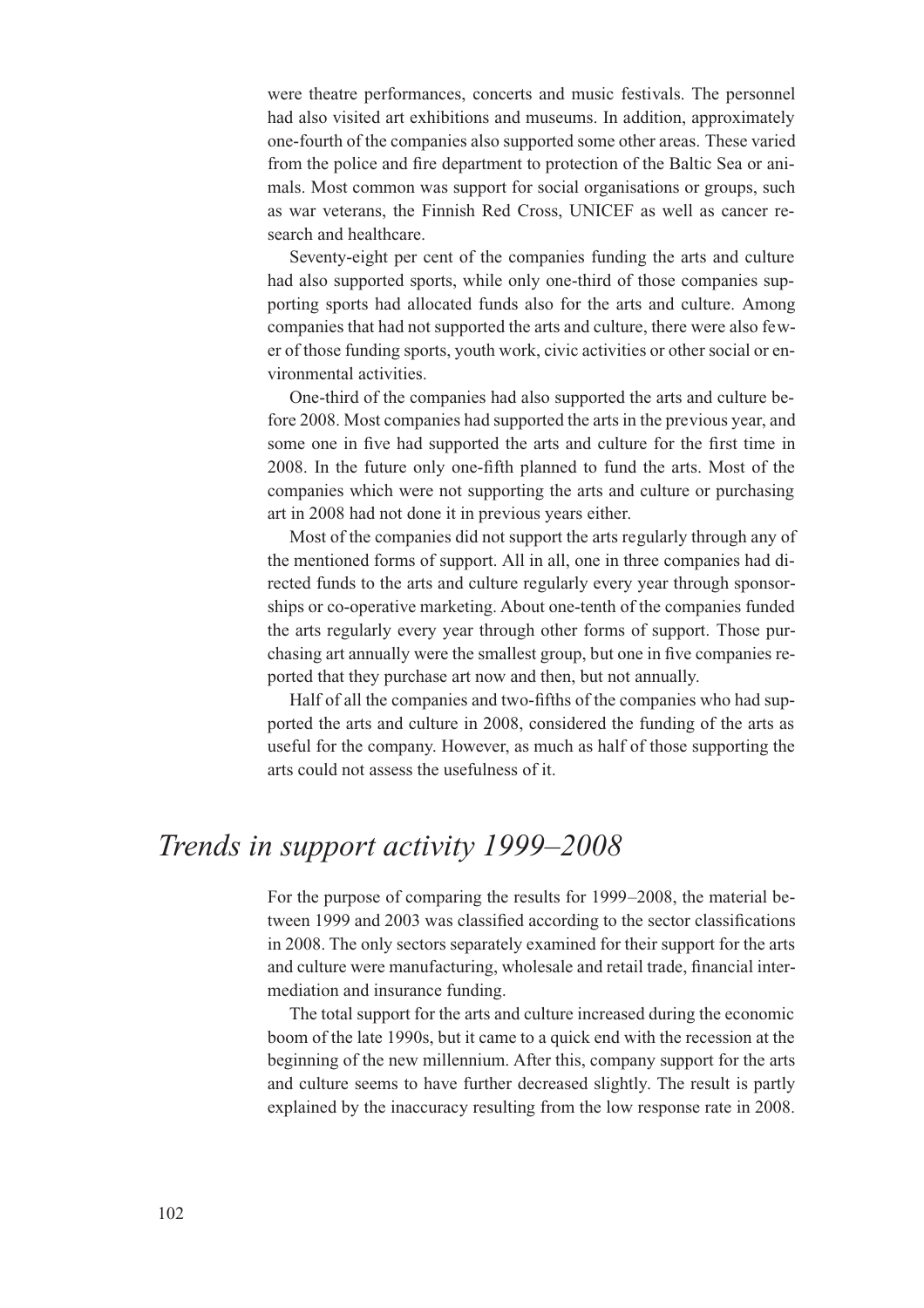The increased interest of the companies in supporting social and other societal activities also plays a role. Furthermore, it might be that such new activities and partners providing the companies with new opportunities for professional and long-term cooperation have not recently emerged in the field of arts (Figure 5).



*Figure 5. Company support for the arts and culture in 1999, 2003, and 2008* 

Except for 2003, manufacturing has been the most significant individual sector to fund the arts and culture. In 2008, 43% of the total support came from manufacturing companies. Since 1999 support for the arts and culture by companies involved in financial intermediation and insurance activities has remained fairly constant. Measured by the number of companies, it belongs to the smallest sectors in the surveys. Despite that, the share of companies supporting the arts and culture has been one of the largest according to the surveys. The significance of the wholesale and retail sector for supporting the arts and culture has been much more modest than that of the manufacturing and financial intermediation and insurance sectors (Figure 6).

The main forms of art receiving support from companies were music and visual arts. In 1999, their share of the total amount of support was 67%, but has since decreased to 39%. Both are still major recipients of corporate art support, even though in 2008 cinema was funded slightly more than visual arts. After music, companies allocated second most support to museums. Of the total support, changes in the shares of other art forms have been minor, and in addition to photographic arts, dance is still one of the forms least supported by industrial life (Figure 7).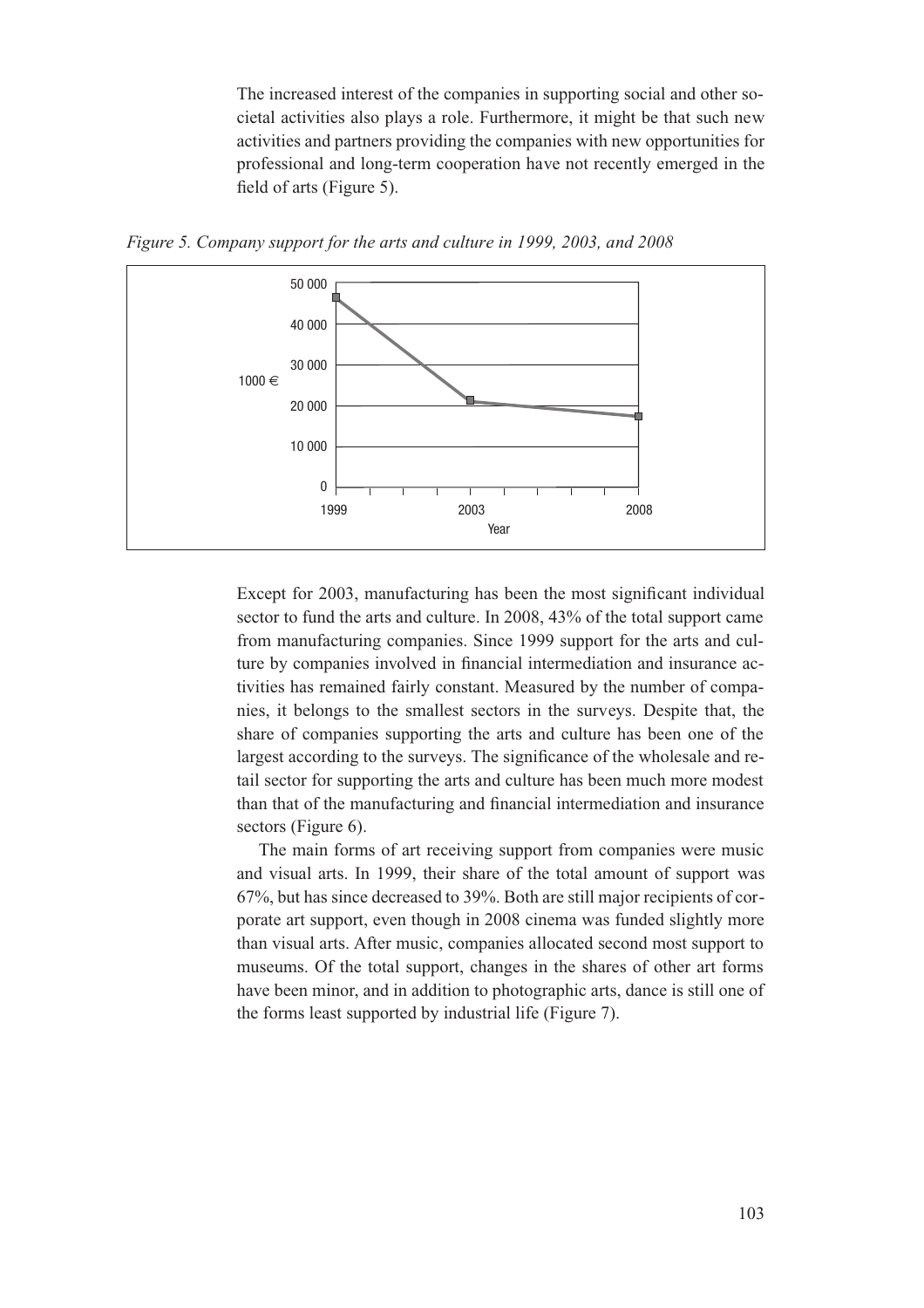

*Figure 6. Company support for the arts and culture by type of company in 1999, 2003 and 2008*

*Figure 7. Company support for the arts and culture by different art forms in 1999, 2003 and 2008* 



After 1999, company support for the arts and culture was reduced most notably in co-operative marketing, and after 2003 in sponsorship. However, in 2008, companies still used the highest share of funds on sponsorship. After 2003 companies have increased their support for the arts and culture to some extent also through co-operative marketing, donations and other support for the arts. In 2008, companies financed art purchases and donations to foundations, funds and other organisations almost as much as the arts-related activities of their personnel and enhancing work welfare through the arts (Figure 8).